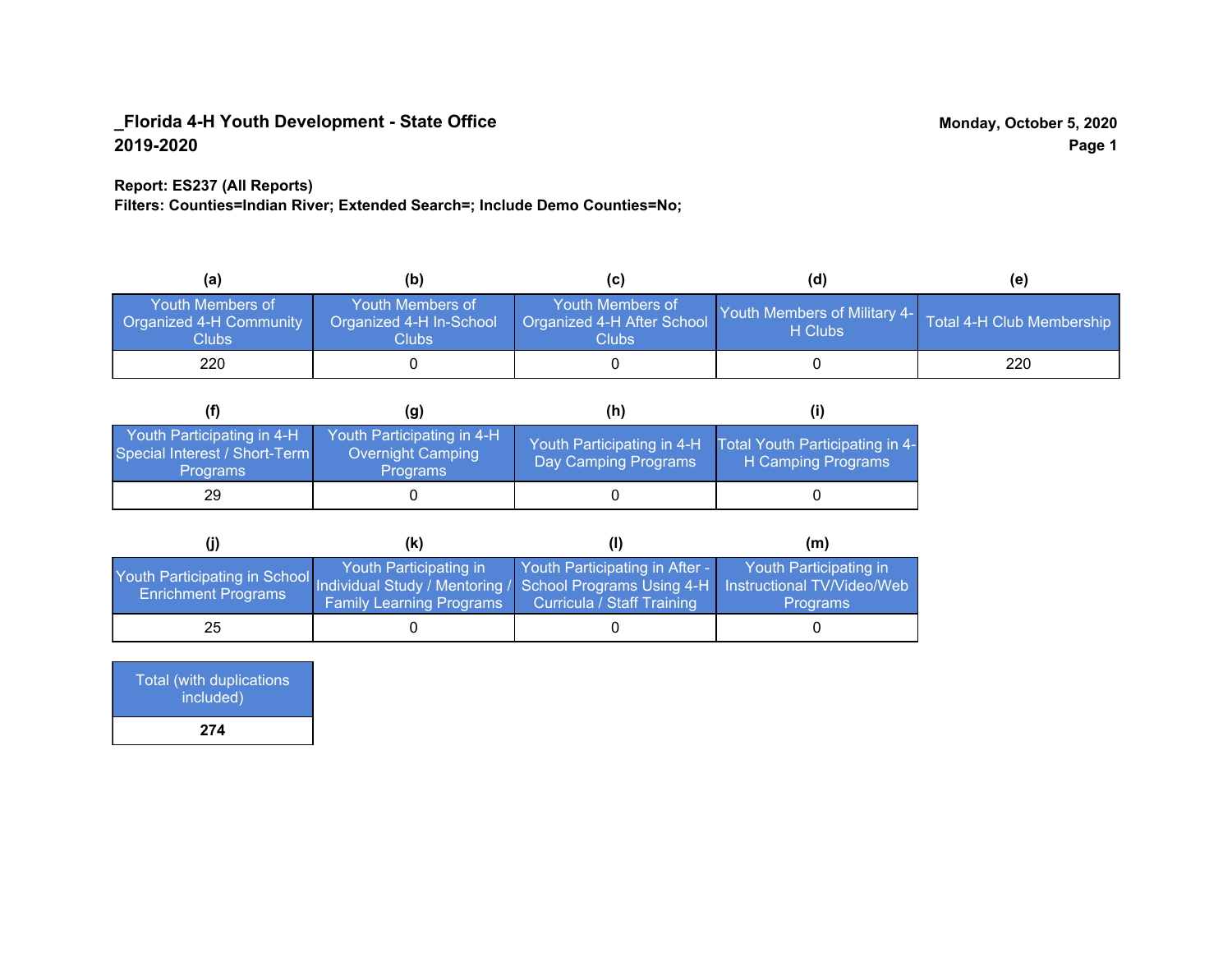**Report: ES237 (All Reports)**

**Filters: Counties=Indian River; Extended Search=; Include Demo Counties=No;**

## **School Grade (duplications eliminated)**

| <b>Kinder</b> | 1st | <b>Znd</b> | 3rd | 4th | 5th | 6th | 7th | 8th | 9th | 10th |  | 14th 12th Post HS Not in School Special | ⊾ Total     |
|---------------|-----|------------|-----|-----|-----|-----|-----|-----|-----|------|--|-----------------------------------------|-------------|
|               |     | ە،         | 22  | 36  | 45  | 22  | 20  | 23  |     | 14   |  |                                         | מ המ<br>∠∪∠ |

## **Gender of 4-H Youth Participants (duplications eliminated)**

| Male | Female | Total |
|------|--------|-------|
| J≇   | 155    | 252   |

# **Place of Residence of 4-H Youth Participants (duplications eliminated)**

| ∣ Farm | Towns of under 10,000 and<br>rural non-farm | Towns and cities (10,000-<br>50,000), and their suburbs | Suburbs of cities of over<br>50,000 | Central cities of over 50,000 | Total |
|--------|---------------------------------------------|---------------------------------------------------------|-------------------------------------|-------------------------------|-------|
|        |                                             | 156                                                     |                                     |                               | 252   |

## **Total 4-H Youth Participants (duplications eliminated)**

**Total** 

**<sup>252</sup> Note: The four totals on this page should all match.**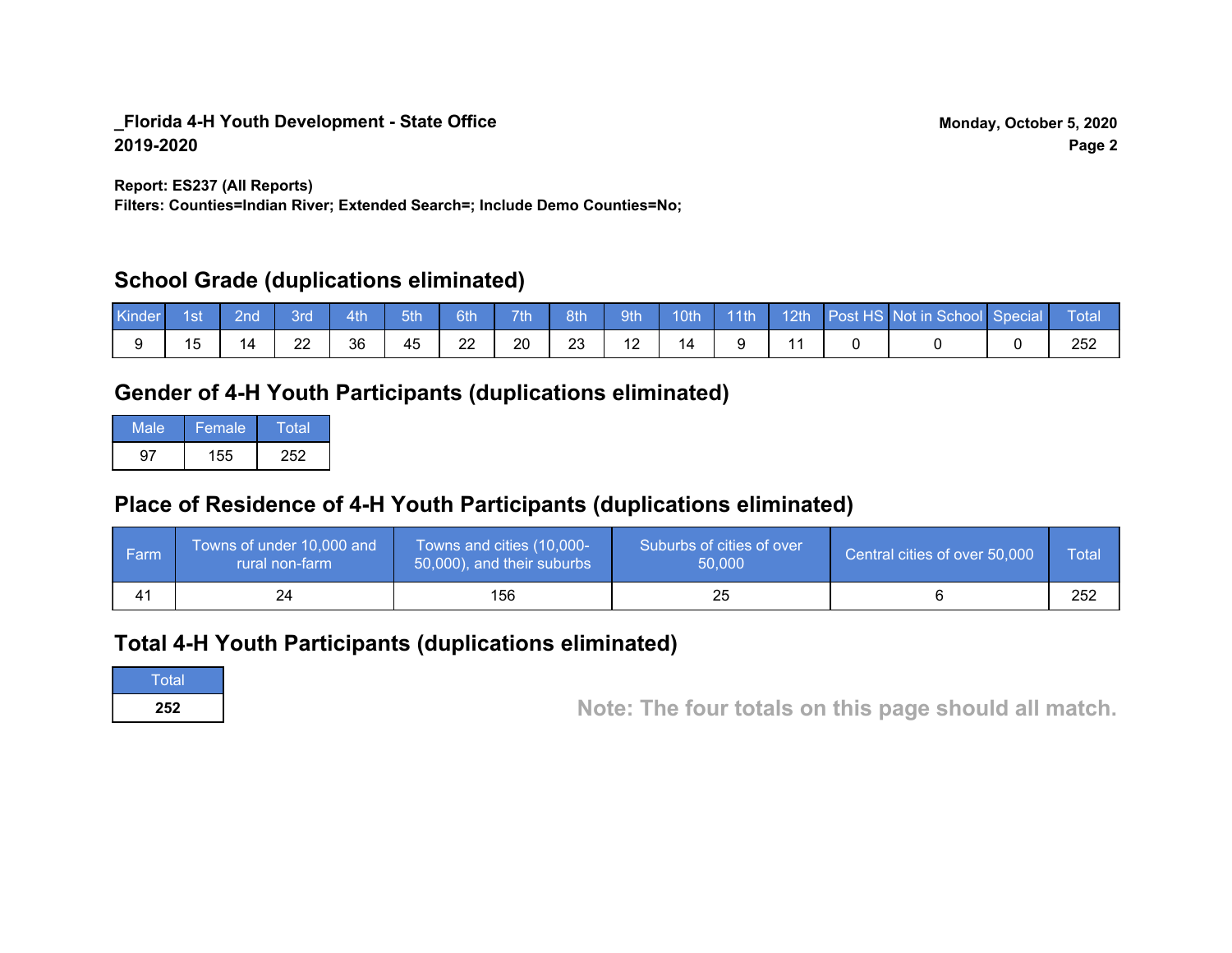**Report: ES237 (All Reports)**

**Filters: Counties=Indian River; Extended Search=; Include Demo Counties=No;**

| <b>ETHNICITY</b>          | <b>TOTAL YOUTH</b> |
|---------------------------|--------------------|
| <b>Hispanic or Latino</b> | 25                 |
| Not Hispanic or Latino    | 227                |

Directions: Type in the appropriate numbers for your project. Ethnicity is separate from race. YOu should indicate an ethnicity category for each participant and all racial categories that apply to each participant (i.e. a participant of more than one race would be recorded in each applicable racial category). Ideally, your total participants should equal the total of numbers in your ethicity section. Totals of racial categories will be equal to or greater than your total participants if they all report racial information.

4-H Youth Participants: Any youth taking part in programs provided as a result of action by extension personnel (professional. Paraprofessional. And volunteer). This includes youth participation in programs conducted through 1862, 1890, and 1994 land-grant universities, EFNEP, urban gardening, and other programs that may not actually use the 4-H name and emblem with participants.

| <b>RACE</b>                               | <b>TOTAL YOUTH</b> |
|-------------------------------------------|--------------------|
| American Indian or Alaskan Native         | 1                  |
| Asian                                     | 1                  |
| <b>Black or African American</b>          | 15                 |
| Native Hawaiian or other Pacific Islander | O                  |
| White                                     | 224                |
| Youth Indicating More Than One Race       | 3                  |
| <b>Undetermined</b>                       | 8                  |

**Page 3**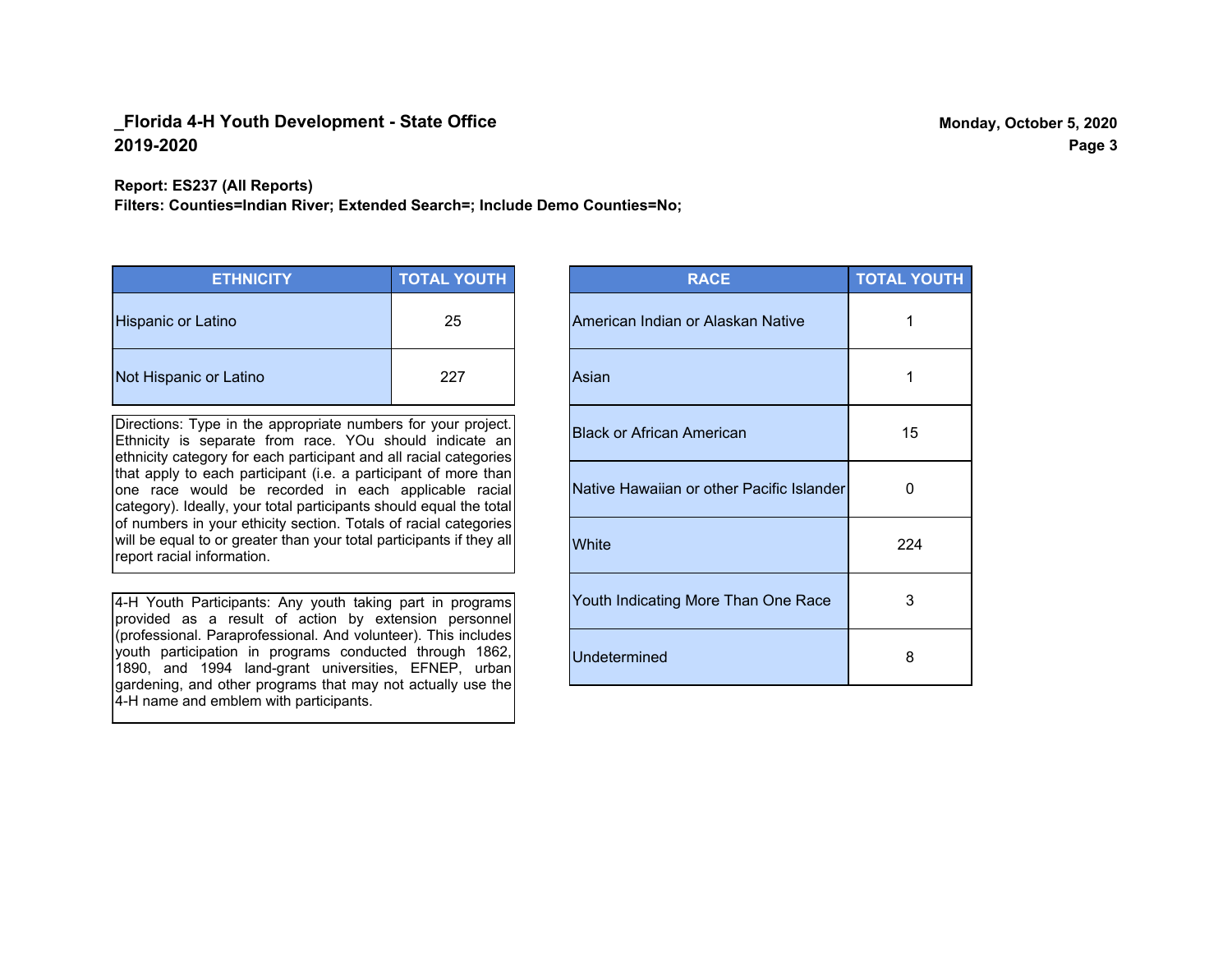**Report: ES237 (All Reports)**

**Filters: Counties=Indian River; Extended Search=; Include Demo Counties=No;**

| Total Number of<br><b>Adult Volunteers</b> | <b>Total Number of</b><br><b>Youth Volunteers</b> | Total |
|--------------------------------------------|---------------------------------------------------|-------|
| 40                                         | つつ                                                | 62    |

Adult Volunteer: Unpaid support for the 4-H program by an individual beyond high school age.

Youth Volunteer: Unpaid support for the 4-H program by a person who has not yet graduated from high school.

**Page 4**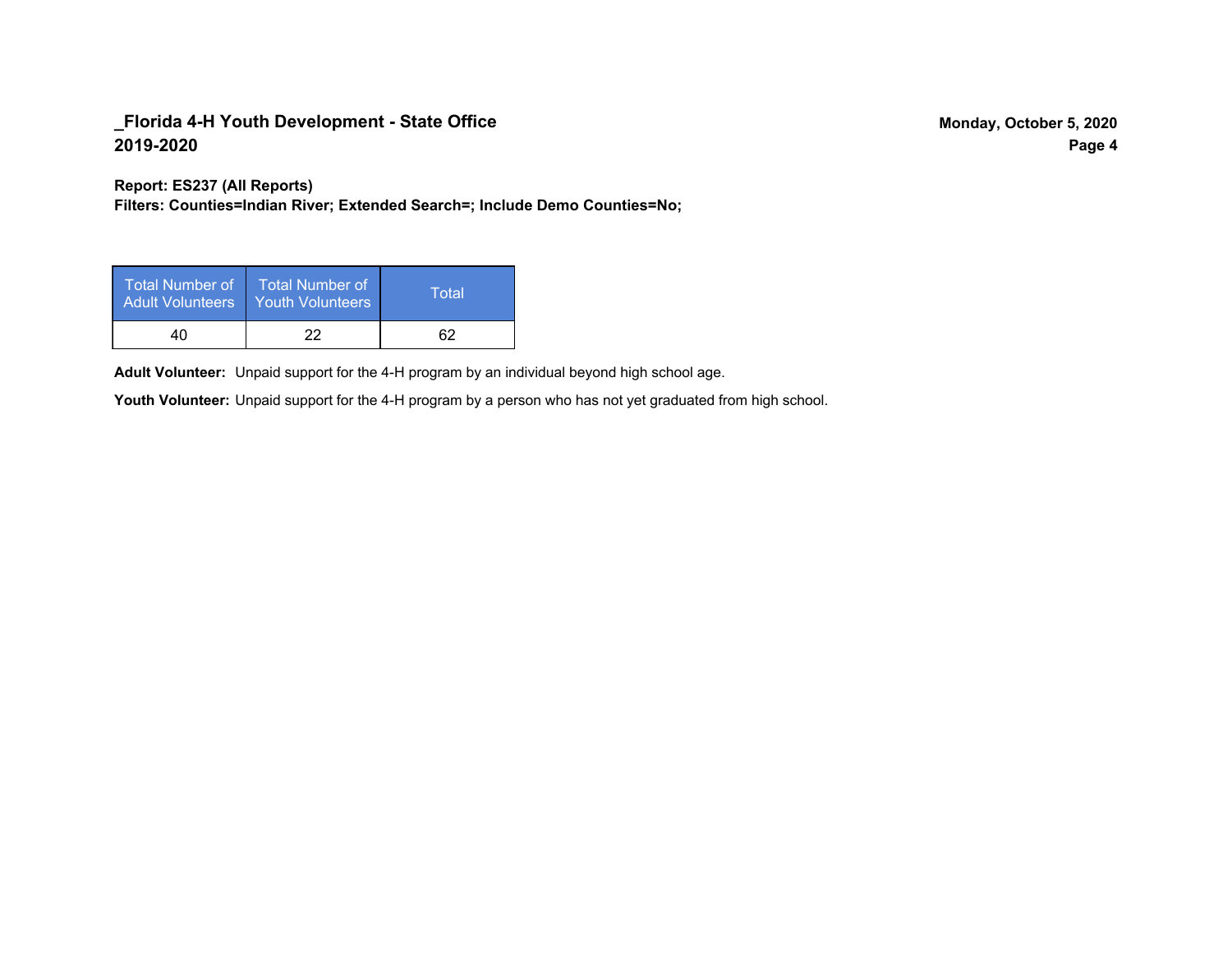**Biological Sciences**

#### **Filters: Counties=Indian River; Extended Search=; Include Demo Counties=No; Report: ES237 (All Reports)**

| Ag in the Classroom                              |                 |
|--------------------------------------------------|-----------------|
| : Agriculture Awareness                          | 19              |
| School Enrichment - Agriculture Awareness        | 18              |
| School Enrichment - Pizza Garden                 | $\mathbf 0$     |
|                                                  | 37              |
| <b>Animals</b>                                   |                 |
| (4-H Cloverbuds- ANIMALS & PETS)-retired project | 1               |
| (CAGED BIRDS) Retired Project                    | $\mathbf 0$     |
| (GOATS) Retired Project                          | $\mathbf 0$     |
| (GOATS-Pygmy) Retired Project                    | $\mathbf 0$     |
| (HORSE-Advanced Horsemanship) Retired Project    | $\mathbf 0$     |
| (HORSE - Horsemanship Science) Retired Project   | $\mathbf 0$     |
| (LLAMAS AND ALPACAS)-retired project             | $\mathbf 0$     |
| (POCKET PETS) Retired Project                    | $\mathbf 0$     |
| <b>ANIMAL SCIENCES</b>                           | 18              |
| <b>BEEF</b>                                      | 15              |
| <b>CATS</b>                                      | $\mathbf 1$     |
| <b>DAIRY CATTLE</b>                              | $\mathbf 0$     |
| <b>DOGS</b>                                      | $\mathbf 0$     |
| GOATS (Dairy)                                    | $\mathbf 1$     |
| GOATS (Meat)                                     | 9               |
| <b>HORSE</b>                                     | 15              |
| HORSE (Horseless Horse)                          | $6\phantom{1}6$ |
| <b>PETS</b>                                      | 3               |
| <b>POULTRY</b>                                   | 35              |
| <b>RABBITS</b>                                   | 27              |
| <b>SHEEP</b>                                     | $\overline{7}$  |
| SWINE                                            | 60              |
|                                                  | 198             |

| (4-H Cloverbuds-SCIENCE & TECHNOLOGY) Retired Project | 0        |
|-------------------------------------------------------|----------|
| (Marine/Aquatic-AQUARIUMS) Retired Project            | $\Omega$ |
| (Marine/Aquatic- WETLANDS) Retired Project            | $\Omega$ |
| (Sciences-WINGS) Retired Project                      | $\Omega$ |
| (Wildlife - Bats) Retired Project                     | $\Omega$ |
| (Wildlife - Butterflies- WINGS) Retired Project       | $\Omega$ |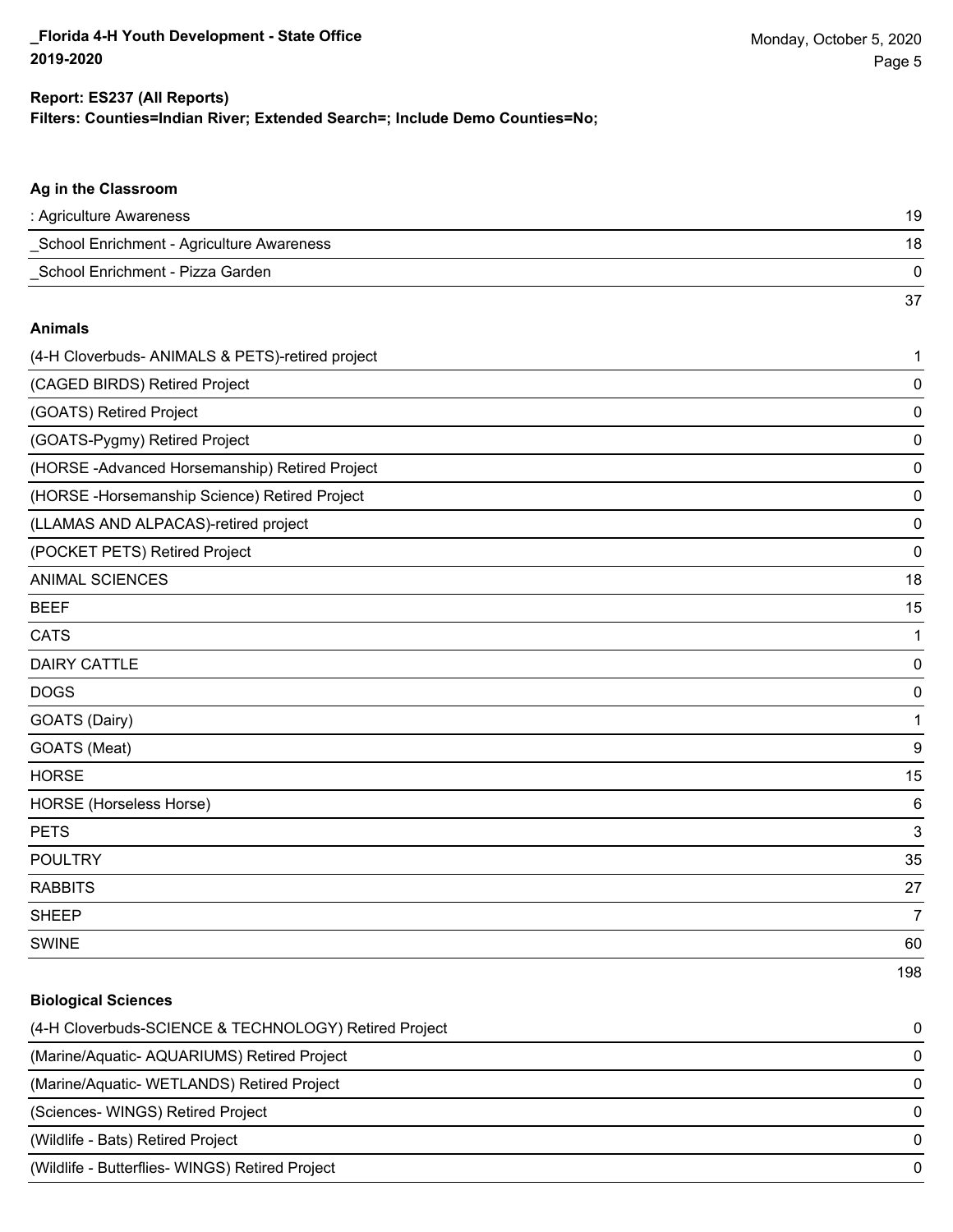# **Report: ES237 (All Reports)**

**Filters: Counties=Indian River; Extended Search=; Include Demo Counties=No;**

| (Wildlife- BLUEBIRDS) Retired Project                     | 0                       |
|-----------------------------------------------------------|-------------------------|
| : ABCs of ENTOMOLOGY                                      | 18                      |
| : Entomology-Apiary/Beekeeping                            | 0                       |
| : Meat Sciences                                           | 0                       |
| : Natural Sciences                                        | 0                       |
| School Enrichment - Embryology                            | 25                      |
| School Enrichment- Natural Sciences                       | 0                       |
| <b>INSECTS (ENTOMOLOGY)</b>                               | 0                       |
| MARINE SCIENCE AND AQUATIC SCIENCES                       | 0                       |
| <b>SCIENCE DISCOVERY</b>                                  | 12                      |
| <b>VETERINARY SCIENCE</b>                                 | $\overline{2}$          |
|                                                           | 57                      |
| <b>Civic Engagement</b>                                   |                         |
| (4-H Cloverbuds- CITIZENSHIP)-retired project             | 0                       |
| (Citizenship-INTERGENERATIONAL) Retired Project           | 0                       |
| <b>CITIZENSHIP</b>                                        | $\overline{\mathbf{c}}$ |
| CITIZENSHIP-COMMUNITY SERVICE                             | 3                       |
| CULTURAL AND GLOBAL EDUCATION                             | 0                       |
|                                                           | 5                       |
| <b>Communications and Expressive Arts</b>                 |                         |
| (4-H Cloverbuds- COMMUNICATIONS) Retired Project          | 0                       |
| (4-H Cloverbuds- VISUAL-LEISURE ARTS) Retired Project     | 0                       |
| (FILMMAKING) Retired Project                              | 0                       |
| (LEISURE ARTS- Arts & Crafts) Retired Project             | 1                       |
| (Leisure Arts- COLLECTIBLES) Retired Project              | 0                       |
| (PHOTOGRAPHY) Retired Project                             | 0                       |
| (PUBLIC SPEAKING) Retired Project                         | 0                       |
| (VISUAL ARTS) Retired Project                             | 0                       |
| School Enrichment - 4-H Tropicana Public Speaking Program | 0                       |
| COMMUNICATIONS AND PUBLIC SPEAKING                        | 10                      |
| <b>EXPRESSIVE ARTS</b>                                    | 12                      |
| <b>VISUAL ARTS</b>                                        | 13                      |
|                                                           | 36                      |
| <b>Community / Volunteer Service</b>                      |                         |

(Citizenship-PUBLIC ADVENTURES) Retired Project 0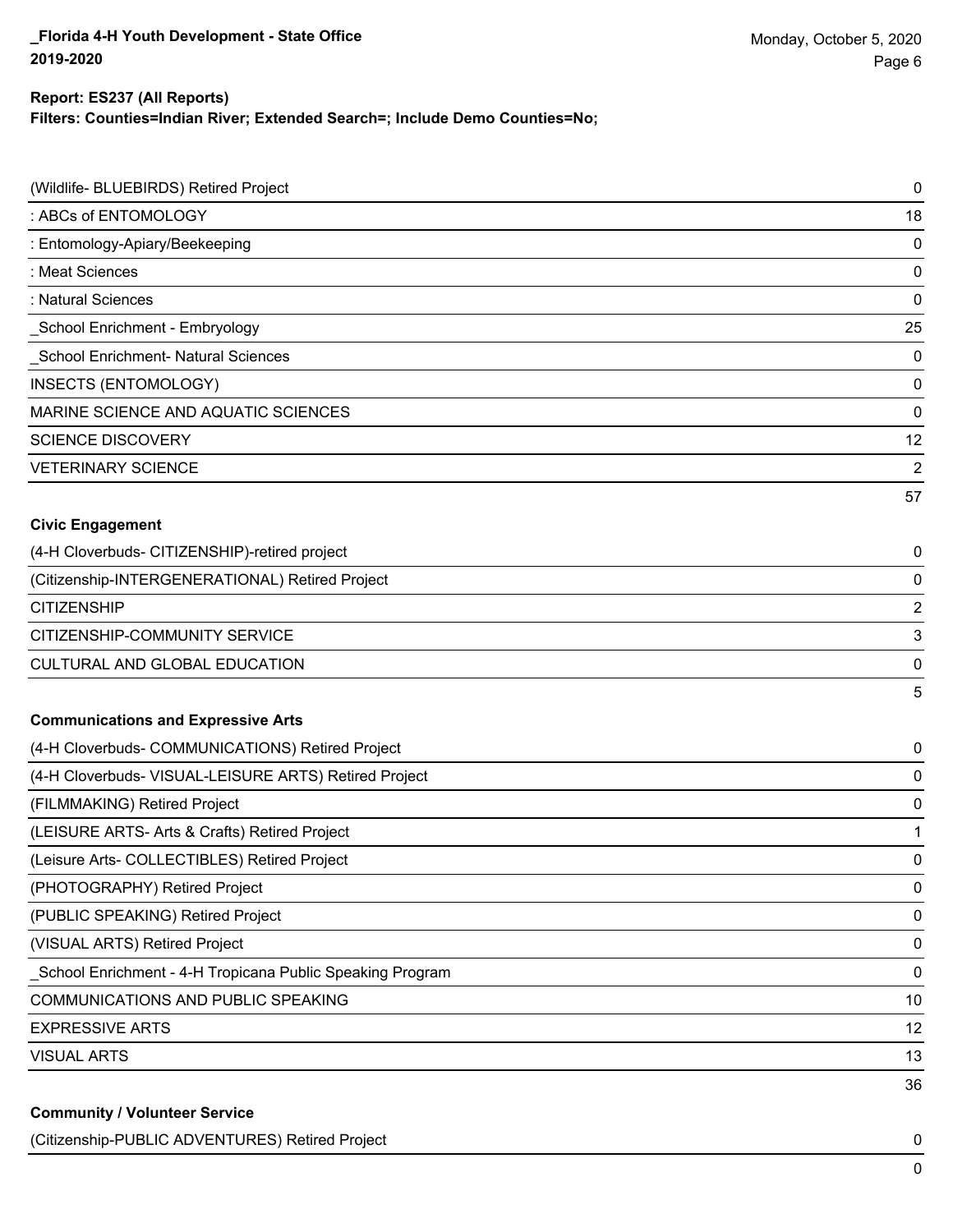**Consumer and Family Science**

#### **Filters: Counties=Indian River; Extended Search=; Include Demo Counties=No; Report: ES237 (All Reports)**

| (4-H Cloverbuds- CLOTHING) Retired project                   | 0  |
|--------------------------------------------------------------|----|
| (CHILD DEVELOPMENT Babysitting) Retired Project              | 0  |
| (Clothing - SELECTION) Retired Project                       | 0  |
| (Clothing - SEWING) Retired Project                          | 0  |
| (Clothing-Sewing- QUILTING) Retired Project                  | 0  |
| (CONSUMER EDUCATION AND SHOPPING) Retired Project            | 0  |
| (Human Development - Talking with TJ) Retired Project        | 0  |
| (HUMAN DEVELOPMENT) Retired Project                          | 0  |
| (Human Development-CHOICES) Retired Project                  | 0  |
| (Money Management -FINANCIAL CHAMPIONS) Retired Project      | 0  |
| : Consumer Choices Event                                     | 0  |
| 4-H CLOVERBUDS                                               | 45 |
| Animal Science- ALL ABOUT ANIMALS                            | 0  |
| Animal Sciences- LIVESTOCK JUDGING                           | 0  |
| Animals-PETS/SMALL ANIMALS                                   | 0  |
| CHILD DEVELOPMENT & CHILD CARE                               | 0  |
| Citizenship-SERVICE LEARNING                                 | 0  |
| <b>CLOTHING &amp; SEWING</b>                                 | 0  |
| <b>Exploring Farm Animals</b>                                | 0  |
| Hog-n-Ham Project                                            | 0  |
| Marine Science                                               | 0  |
| <b>MONEY MANAGEMENT</b>                                      | 0  |
| Performing Arts-DANCE/MOVEMENT                               | 0  |
| Pet Pals                                                     | 0  |
| Plant Pals, K-3 (5-8 yrs)                                    | 0  |
| test                                                         | 0  |
| Wildlife - Birds                                             | 0  |
|                                                              | 45 |
| <b>Environmental Education / Earth Sciences</b>              |    |
| (4-H Cloverbuds- ENVIRONMENT-Earth Sciences) Retired Project | 0  |
| : Recycling                                                  | 0  |
| : Water Education                                            | 0  |
| School Enrichment - Project Learning Tree                    | 0  |
| School Enrichment- Environmental Sciences                    | 0  |
| <b>EARTH SCIENCES</b>                                        | 3  |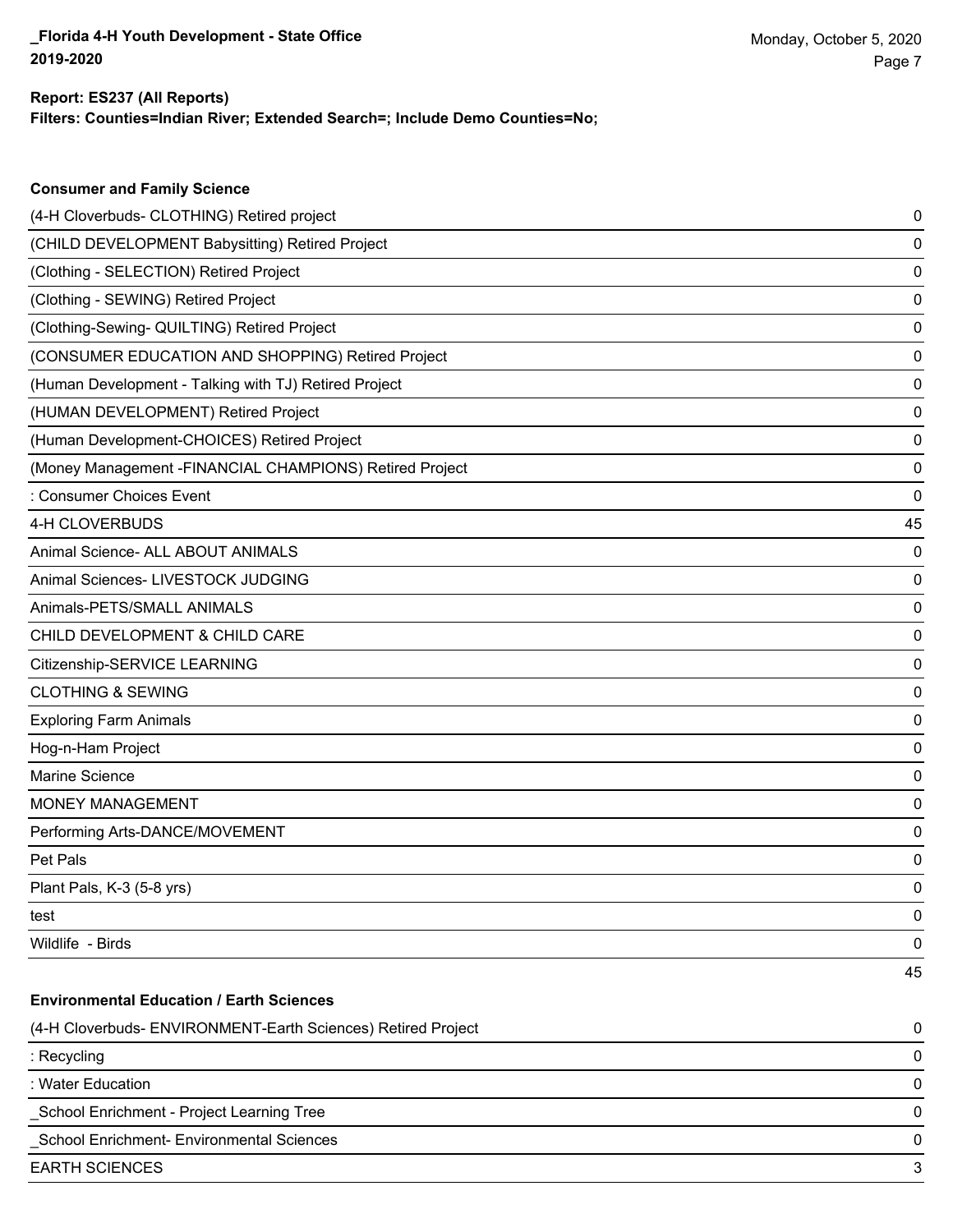**Filters: Counties=Indian River; Extended Search=; Include Demo Counties=No;**

| <b>ENERGY</b>            |    |
|--------------------------|----|
| ENVIRONMENTAL SCIENCES   | 14 |
| <b>FORESTRY</b>          |    |
| <b>OUTDOOR EDUCATION</b> | 18 |
| SOIL AND WATER SCIENCES  |    |
| <b>SPORTFISHING</b>      | 15 |
| SS - SHOOTING SPORTS     | 13 |
|                          |    |

SS- ARCHERY 19

| SS-HUNTING 10y/o |  |
|------------------|--|
|                  |  |

SS-MUZZLELOADING 12y/o 0

SS- RIFLE, AIR 5

SS- RIFLE, SMALL BORE 0

SS- SHOTGUN 10y/o 1

WILDLIFE & HABITATS 2

#### **Foods and Nutrition**

| (4-H Cloverbuds- FOODS & NUTRITION) Retired Project   | $\mathbf 0$ |
|-------------------------------------------------------|-------------|
| (Food - SPORTS NUTRITION) Retired Project             | 0           |
| (FOOD AND FOOD PRESERVATION SCIENCES) Retired Project | 0           |
| (FOOD PREP AND COOKING) Retired Project               | 0           |
| (Food Prep- BREADS & BREADMAKING) Retired Project     | 0           |
| (Food Prep-DAIRY FOODS) Retired Project               | 0           |
| (Food Prep- MICROWAVE MAGIC) Retired Project          | 0           |
| (Food Science-FOOD PRESERVATION) Retired Project      | 0           |
| _School Enrichment - Up for the Challenge             | 0           |
| School Enrichment - YUM                               | 0           |
| School Enrichment - YUMMEE                            | 0           |
| <b>School Enrichment- Nutrition</b>                   | 0           |
| <b>FOOD &amp; NUTRITION</b>                           | 5           |
|                                                       | 5           |

#### **Health**

| (Health-HEALTH ROCKS) Retired Project       | $\Omega$ |
|---------------------------------------------|----------|
| (HEALTH: PHYSICAL ACTIVITY) Retired Project |          |
| : Healthy Living                            | 0        |
| PERSONAL WELL BEING                         |          |
|                                             | -5       |

91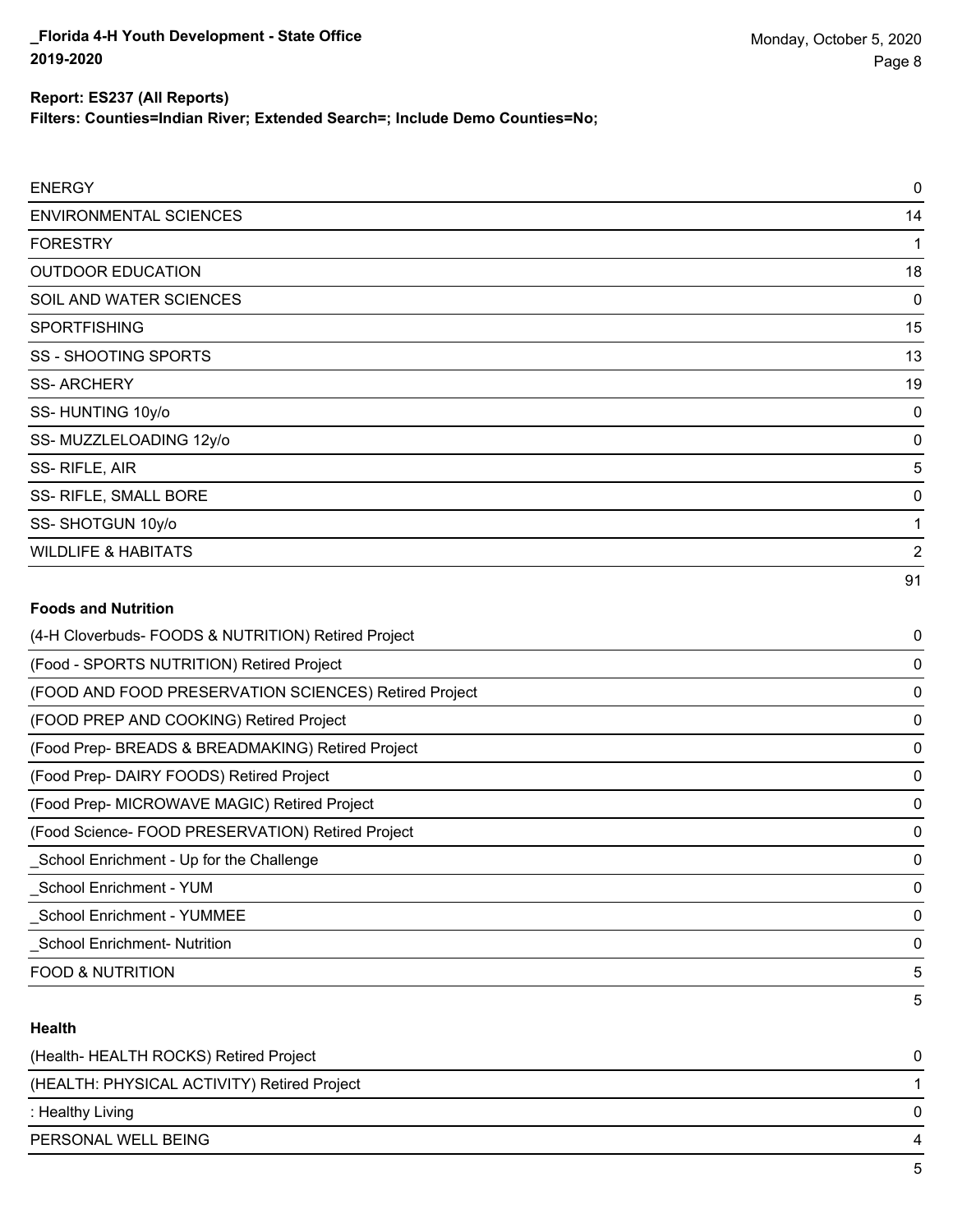#### **Report: ES237 (All Reports)**

**Filters: Counties=Indian River; Extended Search=; Include Demo Counties=No;**

| <b>Leadership and Personal Development</b>                 |    |
|------------------------------------------------------------|----|
| (4-H Cloverbuds- LEADERSHIP) Retired Project               | 0  |
| (4-H Cloverbuds_DISCOVERY Projects) Retired Project        | 0  |
| (Home Environment- CHANGING SPACES) Retired Project        | 0  |
| (Plant Sciences - Mowing for Money) Retired Project        | 0  |
| (Workforce Prep- CAREER DEVELOPMENT) Retired Project       | 0  |
| (Workforce Prep- ENTREPRENEURSHIP) Retired Project         | 0  |
| : Character Education                                      | 0  |
| : Personal Development                                     | 0  |
| <b>EXPLORING 4-H</b>                                       | 23 |
| LEADERSHIP DEVELOPMENT                                     | 5  |
| <b>WORKPLACE PREPARATION</b>                               | 0  |
|                                                            | 28 |
| <b>Personal Safety</b>                                     |    |
| (Health and Safety- ATV SAFETY) Retired Project            | 0  |
| (Health- EMERGENCY PREPARDNESS) Retired Project            | 0  |
| <b>ATV SAFETY</b>                                          | 0  |
| <b>SAFETY</b>                                              | 0  |
|                                                            | 0  |
| <b>Physical Sciences</b>                                   |    |
| (ASTRONOMY) Retired Project                                | 0  |
| : Weather and Climate                                      | 0  |
| <b>AEROSPACE</b>                                           | 0  |
|                                                            | 0  |
| <b>Plant Science</b>                                       |    |
| (4-H Cloverbuds- PLANT SCIENCES-Gardening) Retired Project | 0  |
| (GROWING CITRUS) Retired Project                           | 1  |
| (Plant Sciences-GARDENING) Retired Project                 | 0  |
| (Plants - Gardening - FLOWERS) Retired Project             | 0  |
|                                                            |    |

(Plants -Gardening- VEGETABLES) Retired Project 0

(Plants -Gardening-CONTAINER GARDENING) Retired Project 0

Let the School Enrichment- Gardening and Plants 18

GARDENING AND PLANTS 47

GARDENING AND PLANTS: JR MASTER GARDENER 18 18